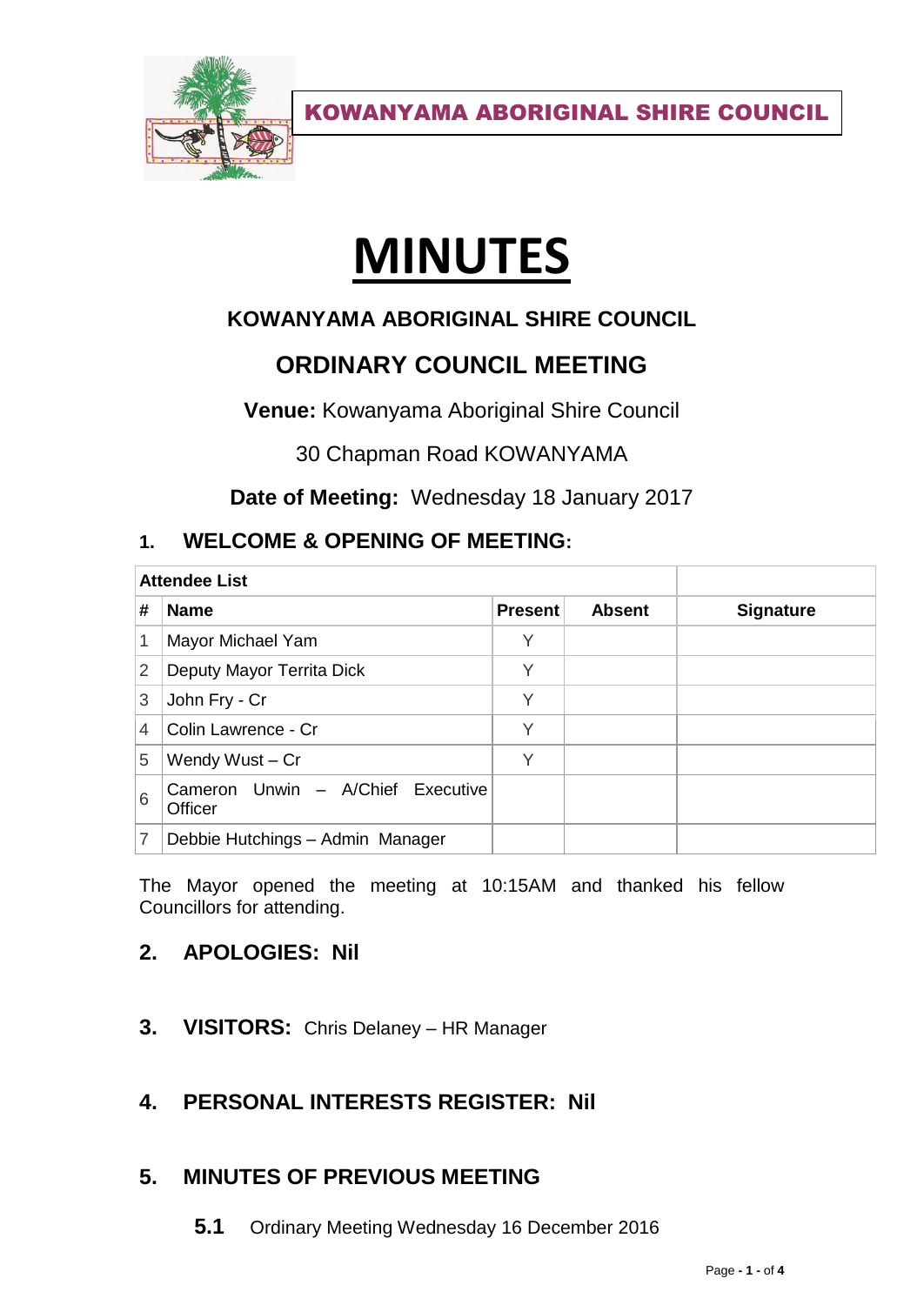

**MOTION**: "Council resolves to accept the minutes of the previous Ordinary Council meeting held 16 December 2016 as a true and accurate record of Council business."

Moved: Cr Fry Seconded: Cr Lawrence

**CARRIED IN FULL**

## **6. BUSINESS ARISING FROM PREVIOUS MEETING: Nil**

**7. MAYOR'S REPORT: Tabled**

## **8. CEO'S REPORT**

**8.1** Kowanyama Airport Monthly Fuel and Airport Movements: Tabled

## **9. CORRESPONDENCE**

**9.1 MOTION**: "Council resolves to deal with items 9.2 to 9.6 as matters of urgency and closes the meeting to the public."

Moved: Cr Fry Seconded: D/Mayor Dick

**CARRIED IN FULL**

#### **COUNCIL IN CONFIDENCE**

**9.2** Resignation of Acting CEO

**MOTION**: "Council resolves to accept the resignation of Acting CEO Robbie Sands effective Friday 13 January 2017. Council resolves to thank Robbie Sands for his 27 years of service

to pay 4 weeks severance as a sign of goodwill given that he

failed to provide notice. The provide notice notice. The provide notice  $\star$ 

Moved: Cr Wust Seconded: Cr Fry

\*Text redacted for confidentiality.

**CARRIED IN FULL**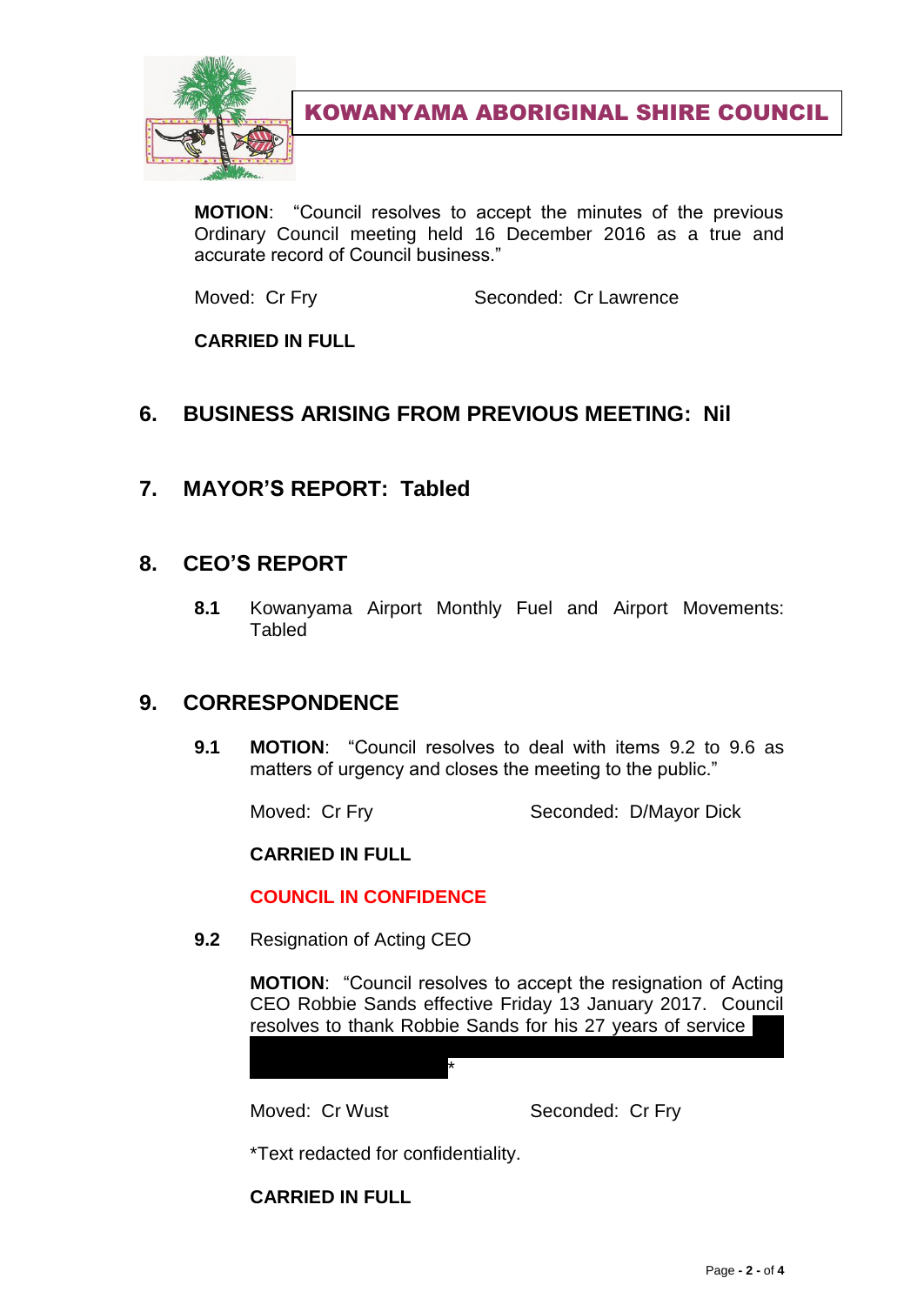

- **9.3** Employment offer for new CEO: Update provided by Chris Delaney, HR Manager.
- **9.4** Change of Organisation Structure

#### **Cameron Unwin declared a conflict of interest and left the meeting for items 9.4 and 9.5**

**MOTION**: "Council resolves to amend the organisational structure to change the position of Executive Assistant to Executive Services Manager for the duration of Cameron Unwin's period in the role in recognition of the increased duties that Mr Unwin is currently performing."

Moved: Cr Wust Seconded: Cr Fry

#### **CARRIED IN FULL**

**9.5** Acting CEO – Higher Duties

**MOTION**: "Council resolves to appoint Cameron Unwin as Acting CEO and delegates all relevant powers and responsibilities under the Local Government Act 2009.

resolves to pay a salary of \$120,000 per annum pro rata for the period he is Acting CEO – 75% of the previously applied rate of

Moved: Cr Wust Seconded: Cr Fry

\*Text redacted for confidentiality

#### **CARRIED IN FULL**

#### **Cameron Unwin re-entered the meeting.**

**9.6** Kowanyama Housing 2017 – Tender recommendation from Black & More. Tender Number 7288/1

#### **Cr Fry abstained from voting on this item.**

**MOTION**: "Council resolves to defer the decision on Kowanyama Housing tender 7288/1 to the February Ordinary Council meeting."

Moved: Mayor Yam Seconded: Cr Lawrence

**CARRIED**